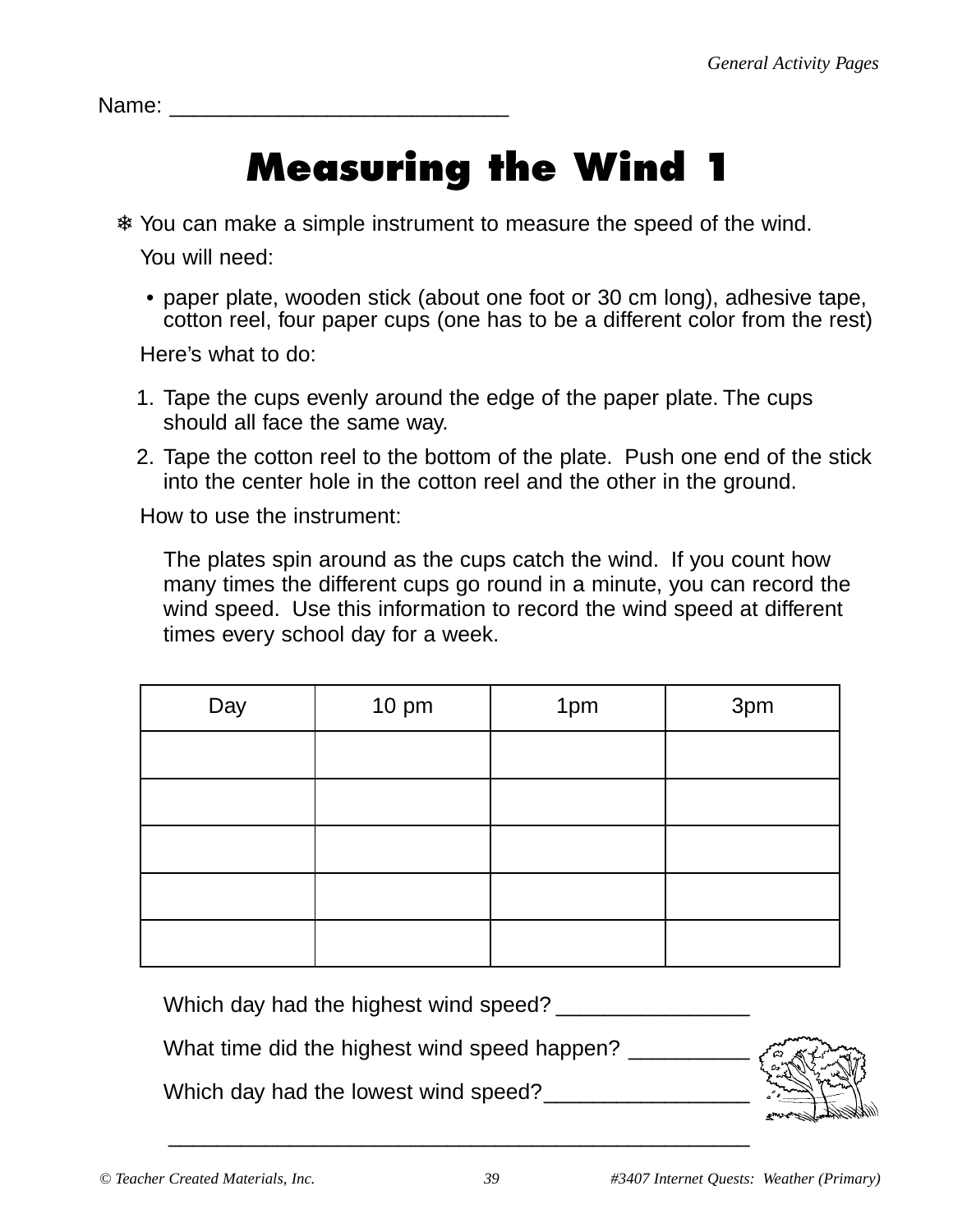Name:

## **Measuring the Wind 2**

❄ You can find out which direction the wind is coming from by making a weather vane.

You will need:

• cardboard, knitting needle, pen top adhesive tape, compass, paper

Here's what to do:

- 1. Cut out a cardboard arrow and tape the top of the pen to the back of the arrow.
- 2. Put the knitting needle into the pen top and make sure the arrow is able to move freely.
- 3. Mark the compass points on a piece of square paper.
- 4. Place the paper on the ground and push the knitting needle through it. (Make sure the paper has been placed so the compass points on the paper are facing the right direction. You may need a compass to help.)





❄ Record the wind direction at different times every school day for a week.

| Day | 10 pm | 1pm | 3pm |
|-----|-------|-----|-----|
|     |       |     |     |
|     |       |     |     |
|     |       |     |     |
|     |       |     |     |
|     |       |     |     |